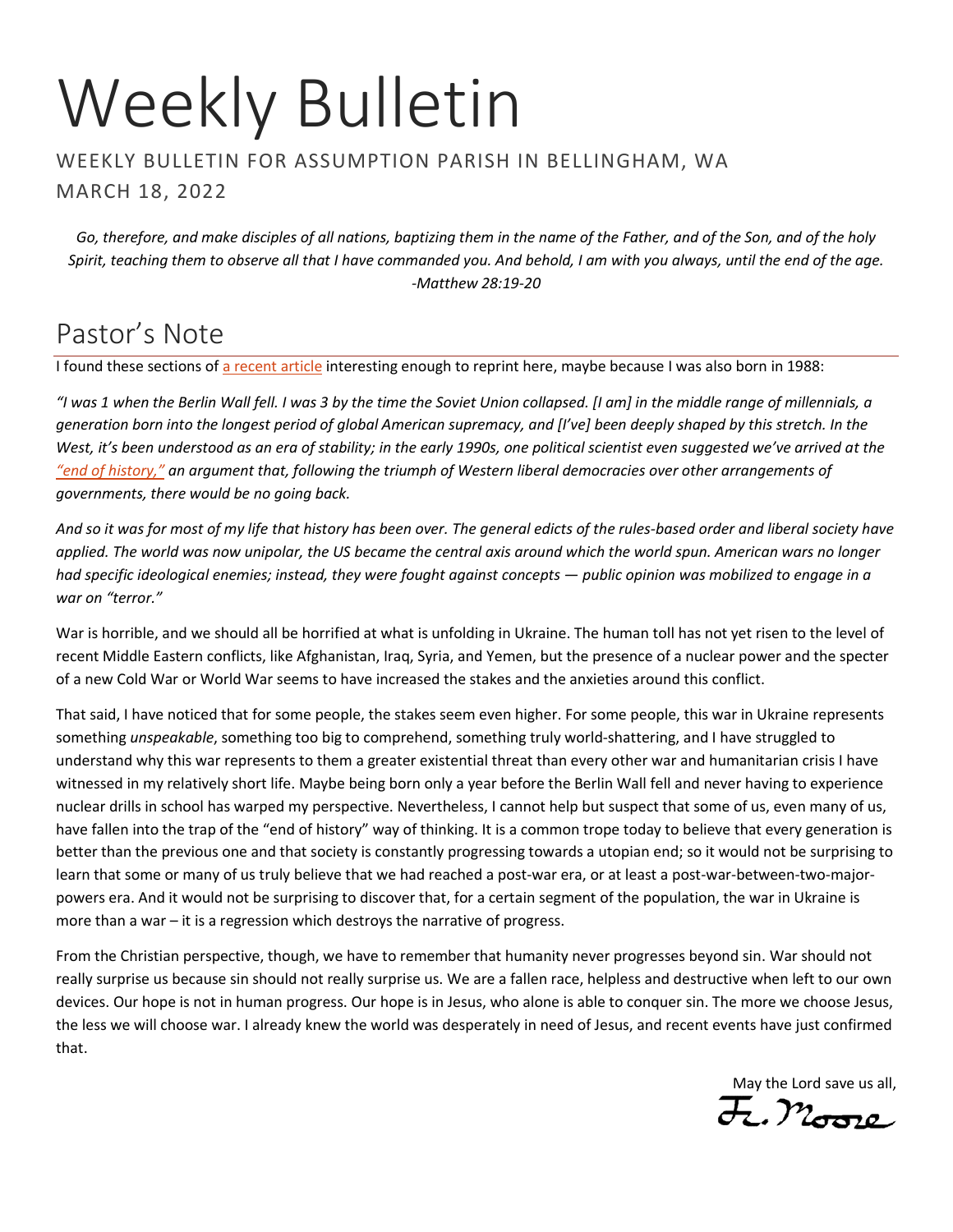# Archdiocesan News

### Consecration of Russia

Archbishop Etienne has informed the priests of the Archdiocese that we will be joining the Holy Father in the consecration of Russia on the Feast of the Annunciation (March 25). Details are forthcoming, so we will try to make those available when we have them.

# Parish News

### St. Joseph Mass

Mass for the Solemnity of St. Joseph will be offered at Assumption at 9:00 a.m. this Saturday (March 19).

### Bible Study Group

Study: Colossians and Philemon (\$10 study guide). Start date: April 19. All are welcome!

#### **Zoom sections**: Tuesdays 1pm and 7pm

E-mail Lynn Ann at [lab1945@live.com](mailto:lab1945@live.com) to register or with questions

**In person:** Tuesday afternoon Call Christine at 360-671-9712

### Youth Ministry summer event

This summer, our high school youth have the opportunity to attend the Steubenville NW conference. This is a weekend long trip in Spokane, WA that will take place July 29-31st. It is open to anyone who is currently in 8th-12th grade! During the weekend we'll hear from some 'Catholic-famous' inspirational speakers, have music and worship with a live band all weekend, celebrate Mass and Adoration with hundreds of other Catholic teenagers, and stay in the Gonzaga dorms as a group. If you are interested, please let April Jordan-Hulsey know no later than April 5th, 2022 [\(aprilj@assumption.org\)](mailto:aprilj@assumption.org)

### Lenten Soup Suppers and Presentations

On each Friday of Lent (March 4 – April 8) bilingual Stations of the Cross are offered at 6:00pm in the Church followed by a Soup Supper and Presentation in the Gym. This Friday our Soup Supper discussion will be led by the Assumption Creation Care Ministry. We will share information on the Vatican's global *Laudato Si* Action Platform (LSAP) which was launched in the fall of 2021. In the United States Catholic Climate Covenant has created "We're All Part of God's Plan(et)", a resource to educate and inspire U.S. Catholics to more fully embrace and act upon the teachings of Laudato Si'. Please join this discussion.

Resources: [Text of Laudato Si](https://www.vatican.va/content/dam/francesco/pdf/encyclicals/documents/papa-francesco_20150524_enciclica-laudato-si_en.pdf) || [Laudato Si Action Platform](https://laudatosiactionplatform.org/) || [We're All Part of God's Plan\(et\)](http://www.godsplanet.us/)

## Update: Welcome Baby Project

Some may be wondering about the status of the project. It has been on hold during the pandemic. I spoke with the head nurse in the obstetric department recently. She stated they are not yet ready to accept our baskets for new babies. But hopefully it will come soon. Don't give up! With the downturn in COVID cases and hospitalizations, the hospital may begin opening. I've received many little quilts and hope people will still want to donate more. Also, we'll need little newborn caps/hats. I would be happy to talk with anyone who wants to help with these baskets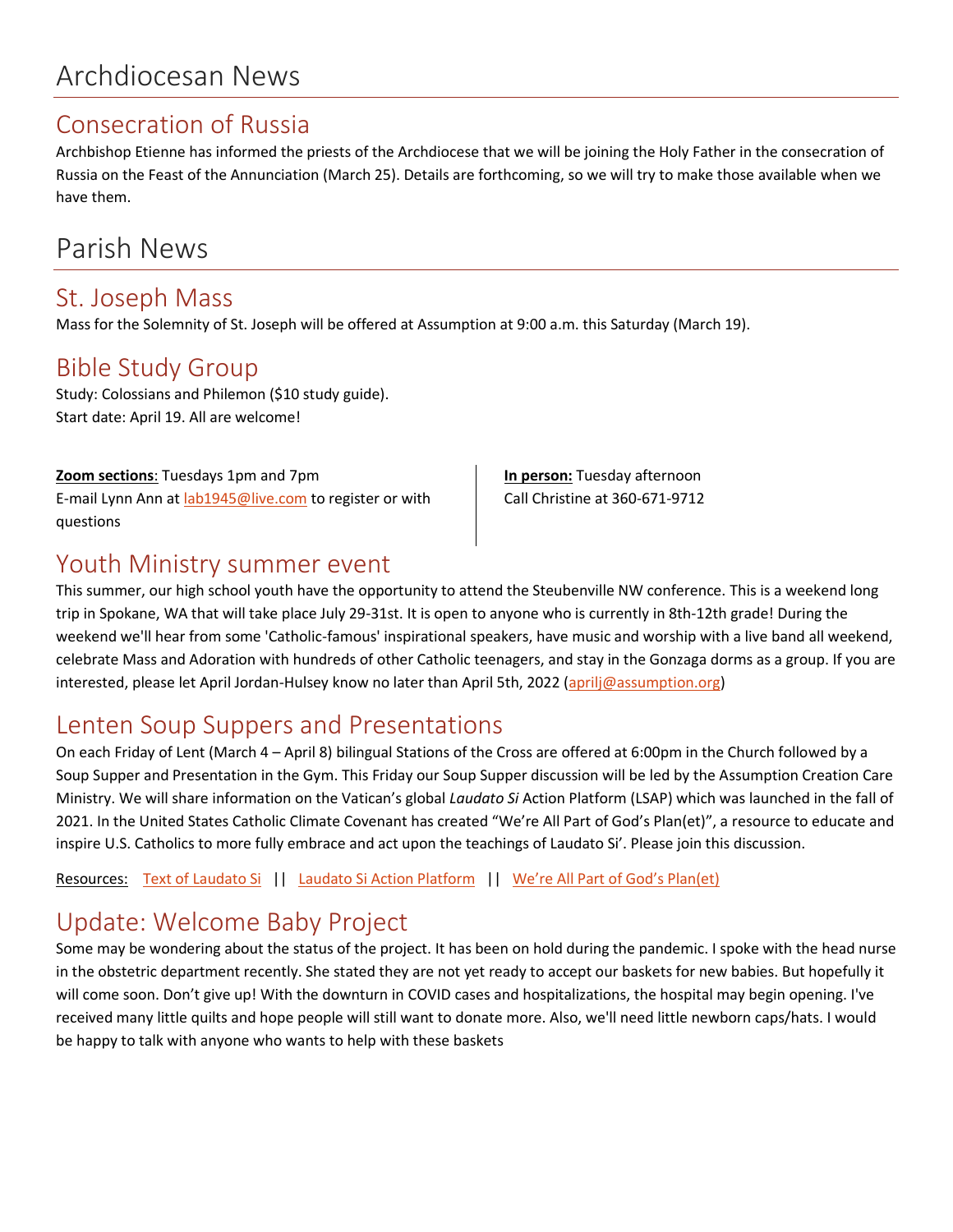## Catholic Relief Services collection

Next weekend (March 26-27) we will take up the Catholic Relief Services Collection. This collection gives aid to victims of persecution and natural disasters, provides legal services to poor immigrants, and advocates for the powerless. Through your generosity, six Catholic agencies reveal Christ's love to the vulnerable refugee, the immigrant family, and those who are poor and marginalized. Envelopes are in the pews and in your packets. For more information, visit the USCCB website at [www.usccb.org/catholic-relief.](http://www.usccb.org/catholic-relief)

# School News

## School Enrollment

Enrollment is open for the 2022-2023 school year and space is available in select grade levels. Current families completed their re-enrollment on March  $1<sup>st</sup>$ , so we now know how many spots are available in each grade level. If you've already expressed interest and toured the school, there is a \$50 application fee which is credited towards the \$375 registration fee when you enroll. Once you've applied, we will schedule an assessment and begin the enrollment process with you. All families are welcome to apply and remember that Catholic families receive a subsidized tuition rate thanks to the support of Whatcom County parishes. To learn more about the admissions process, visit the school's website and click on "Admissions."

# Affiliated Organizations

## Retirement Celebration

Please join us on Monday, April 11, 2022, from 4-6pm at the Market Depot Square to help us celebrate Theresa Meurs! She has retired from her position as a Senior Outreach Specialist with Opportunity Council. We would love to see everyone there. Please help us build her an album of memories by participating in our photo booth!

# Upcoming

### Events

- **Saturday, Mar.19**
	- o 9:00 am St. Joseph Mass, church
	- **Sunday, Mar. 20**
		- o 9:00 am Coffee Hour, Gym
		- o 11:00 am Coffee Hour, Gym
- **Friday, Mar.25**
	- $\circ$  6:00 pm Stations of the Cross-bilingual
	- o 6:45 pm Lenten Soup Supper, Gym
- **Saturday, Mar.26**
	- o 12:15 pm Community Meal, Gym
- **Sunday, Mar.27**
	- o 9:00 am Coffee Hour, Gym
	- o 11:00 am Coffee Hour, Gym

## Sanctuary Lamp Candle

**This week the candle burns for:** Hugh O'Neill

### Intentions

- **Saturday, Mar. 19**
	- o 9:00 am, Pro Populo
	- o 5:00 pm, Pro Populo
- **Sunday, Mar. 20**
	- o 8:00 am,
	- o 10:00 am, Tao Cheng, RIP
	- o 12:30 pm, Jose Trinidad, RIP
- **Tuesday, Mar. 22**
	- o 5:30 pm, Peter Godersky, RIP
- **Wednesday, Mar. 23**
	- o 7:15 am,
- **Thursday, Mar. 24**
	- o 7:15 am,
	- **Friday, Mar, 25**
		- o 8:15 am, Harriet Robinson, RIP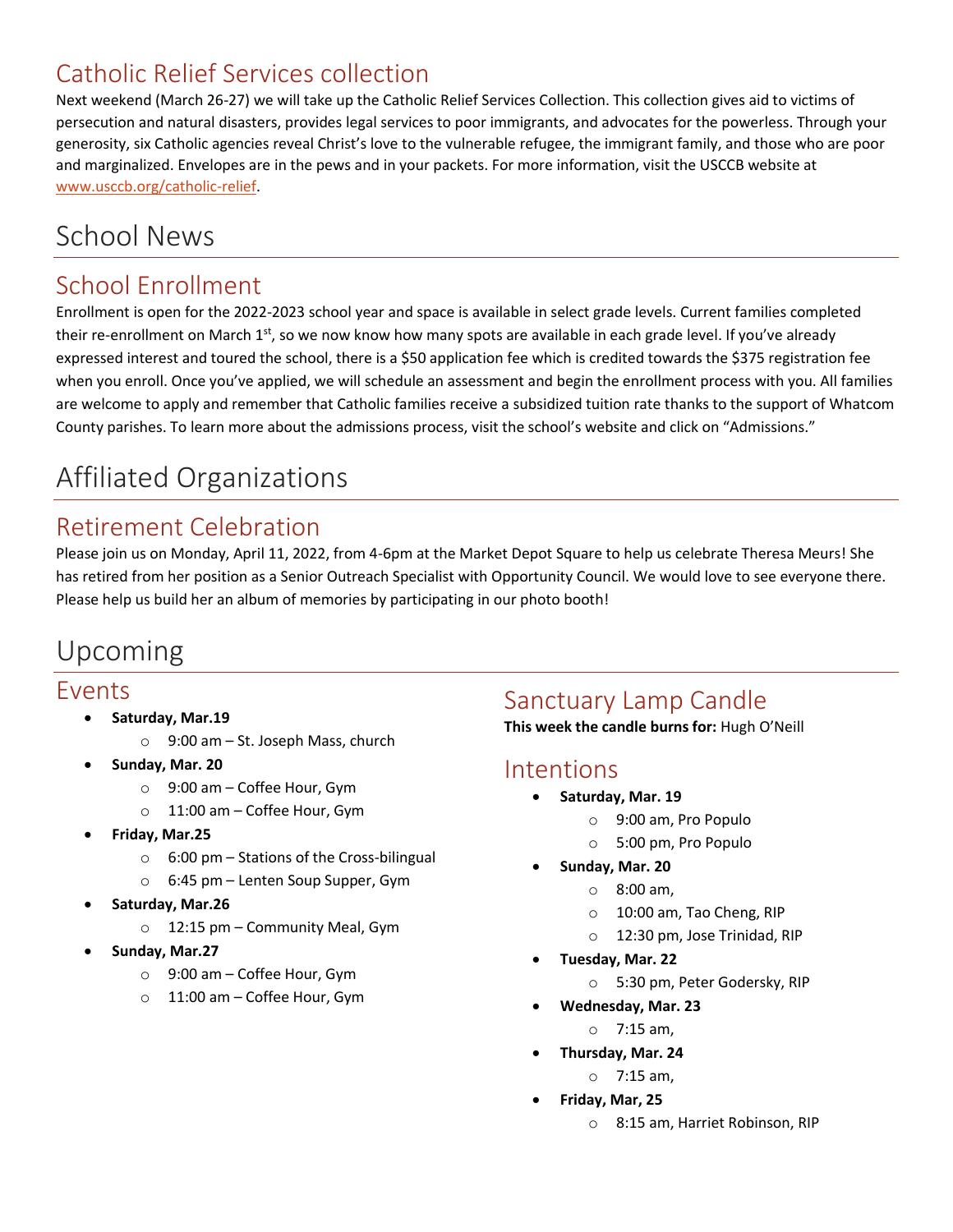# Boletín semanal

### BOLETÍN SEMANAL DE LA PARROQUIA DE LA ASUNCIÓN EN BELLINGHAM, WA 18 DE MARZO DE 2022

*Vayan, pues, y hagan discípulos de todas las naciones, bautizándolos en el nombre del Padre y del Hijo y del Espíritu Santo, enseñándoles a guardar todo lo que les he mandado; y ¡recuerden! Yo estoy con ustedes todos los días, hasta el fin del mundo. -Mateo 28, 19-20*

# Nota del Pastor

Encontré estas secciones de un [artículo](https://www.buzzfeednews.com/article/elaminabdelmahmoud/vibe-shift-war-in-ukraine) reciente lo suficientemente interesantes como para reimprimirlas aquí:

*"Tenía 1 año cuando cayó el Muro de Berlín. Tenía 3 años cuando la Unión Soviética colapsó. [Estoy] en el rango medio de los millennials, una generación nacida en el período más largo de la supremacía global estadounidense, y [he] sido profundamente moldeado por este tramo. En Occidente, se ha entendido como una era de estabilidad; a principios de la década de 1990, un politólogo incluso sugirió que habíamos llegado a[l "fin de la historia",](https://www.theguardian.com/books/2014/mar/21/bring-back-ideology-fukuyama-end-history-25-years-on) un argumento de que, tras el triunfo de las democracias liberales occidentales sobre otros arreglos de gobiernos, no habría vuelta atrás.*

*Y así fue durante la mayor parte de mi vida que la historia ha terminado. Se han aplicado los edictos generales del orden basado en reglas y la sociedad liberal. El mundo ahora era unipolar, Estados Unidos se convirtió en el eje central alrededor del cual giraba el mundo. Las guerras estadounidenses ya no tenían enemigos ideológicos específicos; en cambio, se lucharon contra los conceptos: la opinión pública se movilizó para participar en una guerra contra el "terror".*

La guerra es horrible, y todos deberíamos estar horrorizados por lo que se está desarrollando en Ucrania. El costo humano aún no ha aumentado al nivel de los recientes conflictos de Medio Oriente, como Afganistán, Irak, Siria y Yemen, pero la presencia de una potencia nuclear y el espectro de una nueva Guerra Fría o Guerra Mundial parecen haber aumentado las apuestas y las ansiedades en torno a este conflicto.

Dicho esto, he notado que, para algunas personas, lo que está en apuestas parece aún más alto. Para algunas personas, esta guerra en Ucrania representa algo indescriptible, algo demasiado grande para comprender, algo verdaderamente devastador para el mundo, y he luchado por entender por qué esta guerra representa para ellos una amenaza existencial mayor que cualquier otra guerra y crisis humanitaria que he presenciado en mi vida relativamente corta. Tal vez haber nacido solo un año antes de que cayera el Muro de Berlín y nunca tener que experimentar ejercicios nucleares en la escuela ha distorsionado mi perspectiva. Sin embargo, no puedo evitar sospechar que algunos de nosotros, incluso muchos de nosotros, hemos caído en la trampa de la forma de pensar del "fin de la historia". Es un tropo común hoy en día creer que cada generación es mejor que la anterior y que la sociedad progresa constantemente hacia un fin utópico; por lo tanto, no sería sorprendente saber que algunos o muchos de nosotros realmente creemos que hemos llegado a una era de posguerra, o al menos a una era de posguerra entre dos grandes potencias. Y no sería sorprendente descubrir que, para un cierto segmento de la población, la guerra en Ucrania es más que una guerra, es una regresión que destruye la narrativa del progreso.

Desde la perspectiva cristiana, sin embargo, tenemos que recordar que la humanidad nunca progresa más allá del pecado. La guerra no debería sorprendernos realmente porque el pecado no debería sorprendernos realmente. Somos una raza caída, indefensa y destructiva cuando se nos deja a nuestra suerte. Nuestra esperanza no está en el progreso humano. Nuestra esperanza está en Jesús, quien es el único capaz de vencer el pecado. Cuanto más elijamos a Jesús, menos elegiremos la guerra. Ya sabía que el mundo necesitaba desesperadamente a Jesús, y los acontecimientos recientes lo han confirmado.

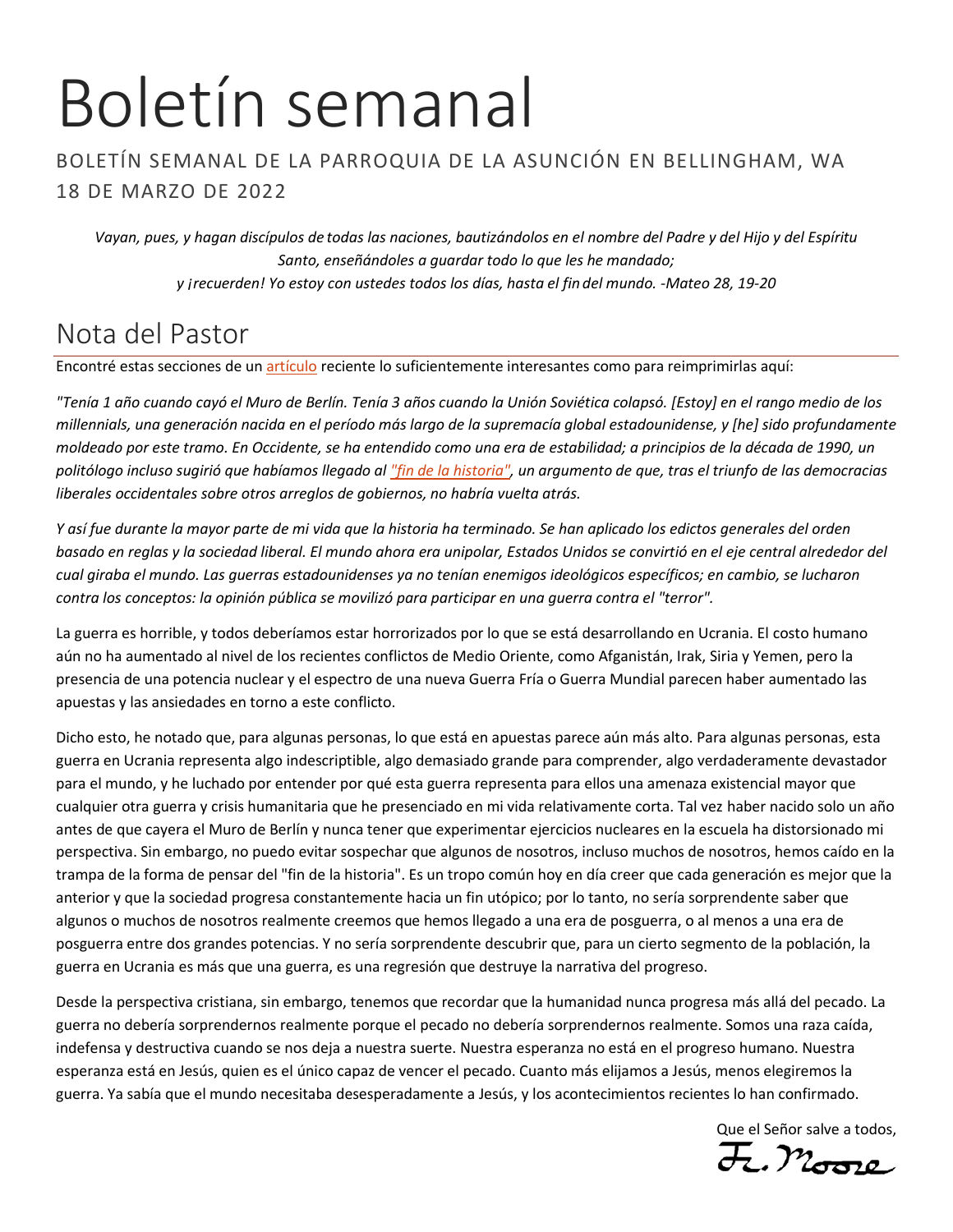## Consagración de Rusia

El arzobispo Ettienne ha informado a los sacerdotes de la Arquidiócesis que nos uniremos al Santo Padre en la consagración de Rusia en la Fiesta de la Anunciación (25 de marzo). Los detalles están por llegar, por lo que intentaremos que estén disponibles cuando los tengamos.

# Noticias Parroquiales

### Misa de San José

La Misa para la Solemnidad de San José se ofrecerá en la Asunción a las 9:00 a.m. este sábado (19 de marzo).

## Evento de verano del Ministerio Juvenil

Este verano, nuestros jóvenes de secundaria tienen la oportunidad de asistir a la conferencia Steubenville NW. Este es un viaje de fin de semana en Spokane, WA que tendrá lugar del 29 al 31 de julio. ¡Está abierto a cualquier persona que actualmente esté en 8-12 grado! Durante el fin de semana escucharemos a algunos oradores inspiradores "famosos católicos", tendremos música y adoración con una banda en vivo todo el fin de semana, celebraremos la Misa y la Adoración con cientos de otros adolescentes católicos y nos quedaremos en los dormitorios de Gonzaga como grupo. Si está interesado, informe a April Jordan-Hulsey a más tardar el 5 de abril de 2022 [\(aprilj@assumption.org\)](mailto:aprilj@assumption.org)

## Cenas y presentaciones de sopa de Cuaresma

Cada viernes de Cuaresma (del 4 de marzo al 8 de abril) se ofrecen Estaciones de la Cruz bilingües a las 6:00 pm en la Iglesia, seguidas de una Cena de Sopa y Presentación en el Gimnasio. Este viernes nuestra discusión sobre la Cena de la Sopa será dirigida por el Ministerio de Cuidado de la Creación de la Asunción. Compartiremos información sobre la Plataforma de Acción Laudato Si (LSAP) global del Vaticano, que se lanzó en el otoño de 2021. En los Estados Unidos, el Pacto Católico por el Clima ha creado "Todos somos parte del Plan de Dios (et)", un recurso para educar e inspirar a los católicos estadounidenses a abrazar y actuar más plenamente sobre las enseñanzas de Laudato Si'. Por favor, únase a esta discusión.

Recursos: [Text of Laudato Si](https://www.vatican.va/content/dam/francesco/pdf/encyclicals/documents/papa-francesco_20150524_enciclica-laudato-si_en.pdf) || [Laudato Si Action Platform](https://laudatosiactionplatform.org/) || [We're All Part of God's Plan\(et\)](http://www.godsplanet.us/) (en ingles)

# Actualización: Welcome Baby Project

Algunos pueden preguntarse sobre el estado del proyecto. Ha estado en suspenso durante la pandemia. Hablé con la enfermera jefe en el departamento de obstetricia recientemente. Ella declaró que aún no están listos para aceptar nuestras canastas para los bebés nuevos. Pero esperemos que llegue pronto. ¡No te rindas! Con la disminución de los casos de COVID y las hospitalizaciones, el hospital puede comenzar a abrir. He recibido muchas colchas pequeñas y espero que la gente todavía quiera donar más. Además, necesitaremos pequeñas gorras / sombreros para recién nacidos. Estaría encantado de hablar con cualquiera que quiera ayudar con estas cestas.

## La Colecta de Servicios de Socorro Católicos

La próxima semana (26-27 de marzo) nuestra parroquia llevará a cabo La Colecta de Servicios de Socorro Católicos. El apoyo de ustedes a esta colecta ayuda a las víctimas de persecución y de desastres naturales, proporciona servicios legales a inmigrantes pobres y aboga por los indefensos. Gracias a su generosidad, seis agencias católicas revelan el amor de Cristo al refugiado vulnerable, a la familia inmigrante y a los pobres y marginados. Los sobres están en los bancos y en sus paquetes. Para obtener más información, visite el sitio web de la USCCB [a www.usccb.org/catholic-relief.](www.usccb.org/catholic-relief)